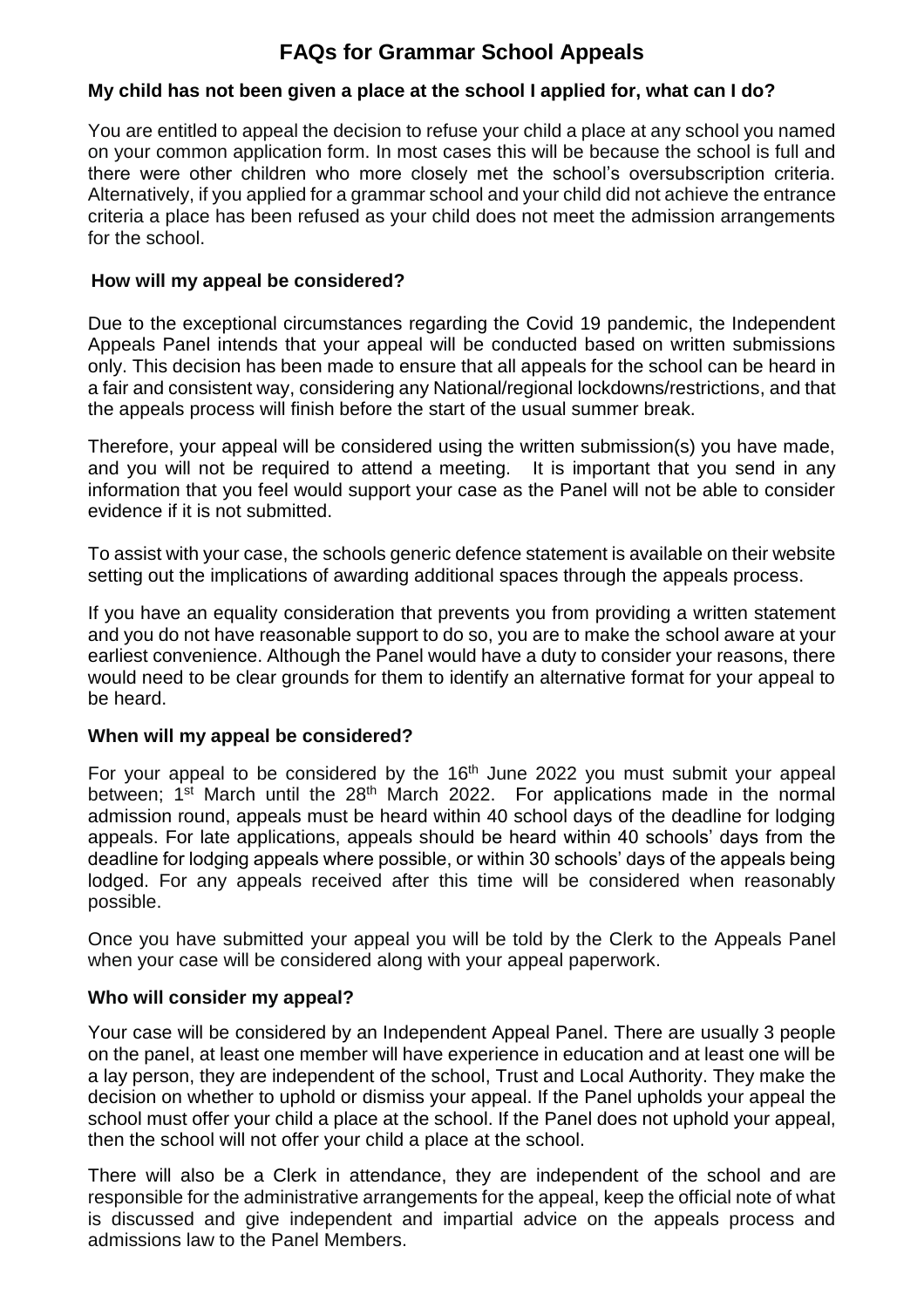## **How do I make an appeal?**

Your appeal must be made in writing/email and the form and address details are available on the school's website. (For non LA schools)

## **What else should I do before I make an appeal?**

You should also consider accepting any offer of a school place you receive to ensure that your child has a place should your appeal not be successful. Accepting another offer has no bearing on your appeal and the appeals process and does not limit other options available to you.

#### **How do schools allocate places?**

When a school receives more applications from parents than it has places available, not every child can be successful in securing a school place.

The school will use its admissions criteria, also known as oversubscription criteria, to decide which children to allocate places to, this sets out the order in which they will allocate places. Before you make an appeal, it will be helpful for you to understand how the school allocated their places, so you can understand why your child did not get a place. You can do this by looking at the school's generic defence on the school's website.

## **What information does this school give to the Panel?**

Here are some key questions and answers that the Panel would normally ask the school in relation to the school case. This information is given to the Panel. For further information please refer to the school's generic defence statement.

- How many appeals have been successful in previous years and did this result in the school having to exceed its Published Admissions Number?
	- o Holcombe had 1 successful appeal in the year 2019/20, 9 successful appeals in 20/21, there were no successful appeals in 2021/22. The majority of these appeals were from candidates who were successful at either the Medway or Kent Test. This did not result in Holcombe having to exceed PAN, as students who had been offered a place at Holcombe were successful in their appeals to schools closer to where they live.
- How do the school organise the classes?
	- o This is included in the defence statement.
- How many additional students can be accommodated in each class without impacting the level of education received?
	- $\circ$  This is included in the defence statement.
- Are there any plans for the school to expand their facilities?
	- o This is included in the defence statement.
- How do you measure the home/school distance and how do you ensure it is correct?
	- o The distance is calculated using the graphical information software used by School Admissions and Transport. It uses the co-ordinates of the home address and the school and determines the shortest route it can calculate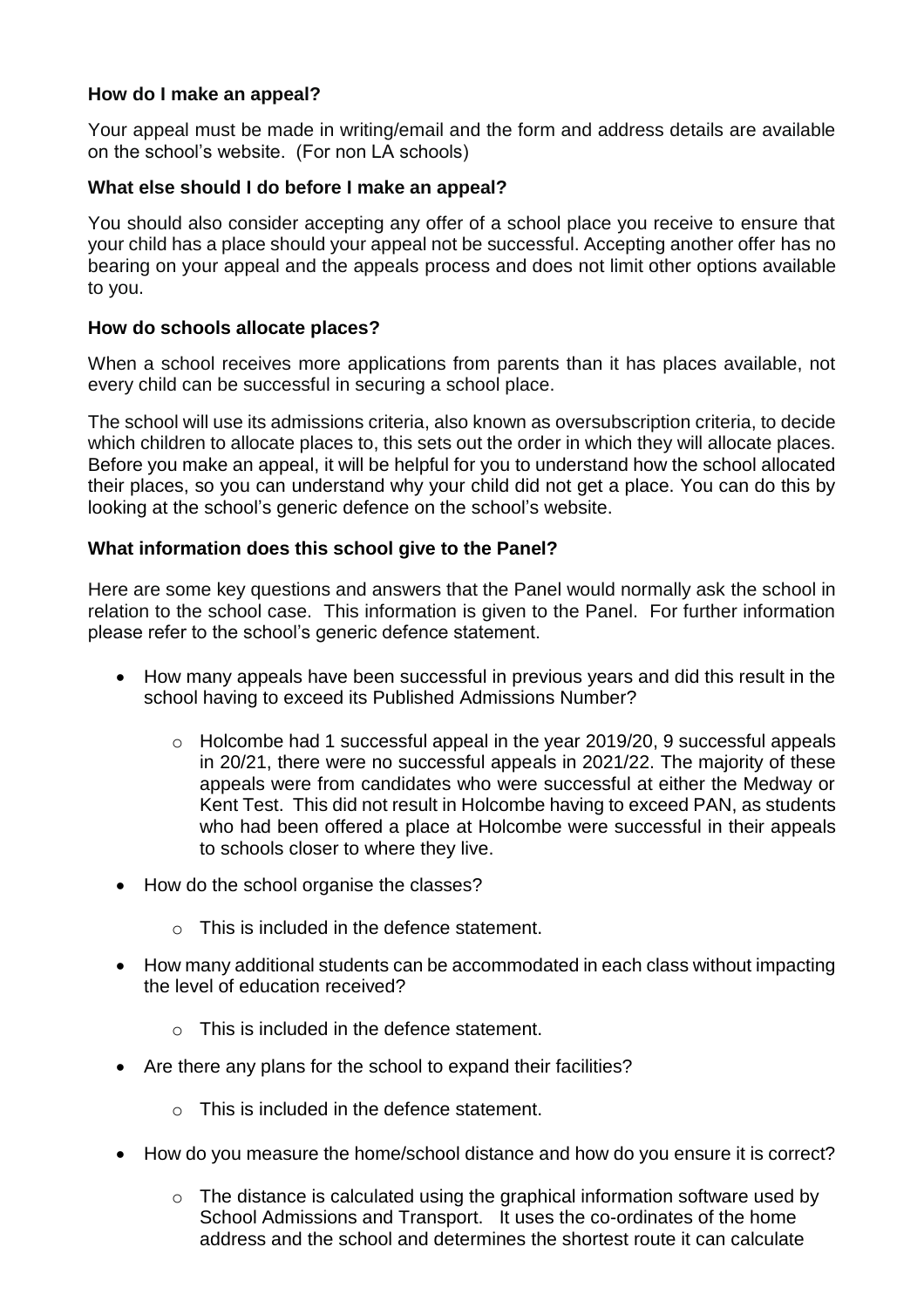using roads and footpaths known to it. The route found is not one that the child would necessarily be expected to walk. It is the shortest route that can be calculated for the purpose of the application for admission.

- If the Panel decided that the school could admit additional pupils, what would be the impact on the school, in particular in relation to Health and Safety issues?
	- o What strategies are you able to put in place to ease the problem?

This has been included in the defence statement.

# **What information should I give to the Panel?**

It's important that you clearly set out the reasons why your child should have a place at your choice of school. As your appeal will be conducted as a paper-based exercise only and there will be no further opportunity for the Panel to ask you any individual questions in relation to your case.

You can make an appeal because you want your child to attend a particular school over any other, but the stronger your reasons, the better chance you have of your appeal being successful. You should focus on what the school can offer that meets your child's needs. This can include;

- what the school can offer that other schools cannot
- what the impact will be on your child in not attending the school of your choice.

Every school has a Published Admission Number (PAN). The PAN is the maximum number of pupils that they will admit to each year group. You may believe that the school could take additional pupils, if so, you could ask the school to provide you with information to help you make your case.

You can also appeal if you believe that the admission authority did not apply their admission arrangements properly and if they had applied them properly, they would have offered your child a place at the school. You should explain why you believe this is the case and refer to the part of the admission arrangements that you believe has not been applied properly.

**If your child did not meet the required standard** in the Medway or Kent test, and you requested for a Medway Review process to take place, then the Panel must only consider, whether the Review was carried out in a **fair, consistent and objective way.** If the Panel are not presented with such evidence, then the appeal would not be successful at this stage.

Where a Panel found evidence that the Medway Review was not carried out under one of those criteria's, or if you did not request a Medway Review, the Panel would consider whether there is sufficient evidence that the child is of grammar school ability. To support your appeal, you could include school reports/assessments and references from your child's current school that show your child is of grammar school ability. School work cannot be submitted.

In addition, you may wish to incorporate answers to some of the following questions that Panel Members would usually ask when relevant. Remember, there will be no further opportunity for the Panel to ask you any individual questions in relation to your case.

• The scores he attained in the Medway/Kent tests/own entrance test were some way below that of children assessed as suitable for admission to the school. If he were to be offered a place, can you tell the Panel how he would cope working with children who may be of greater ability and probably working at a much faster pace?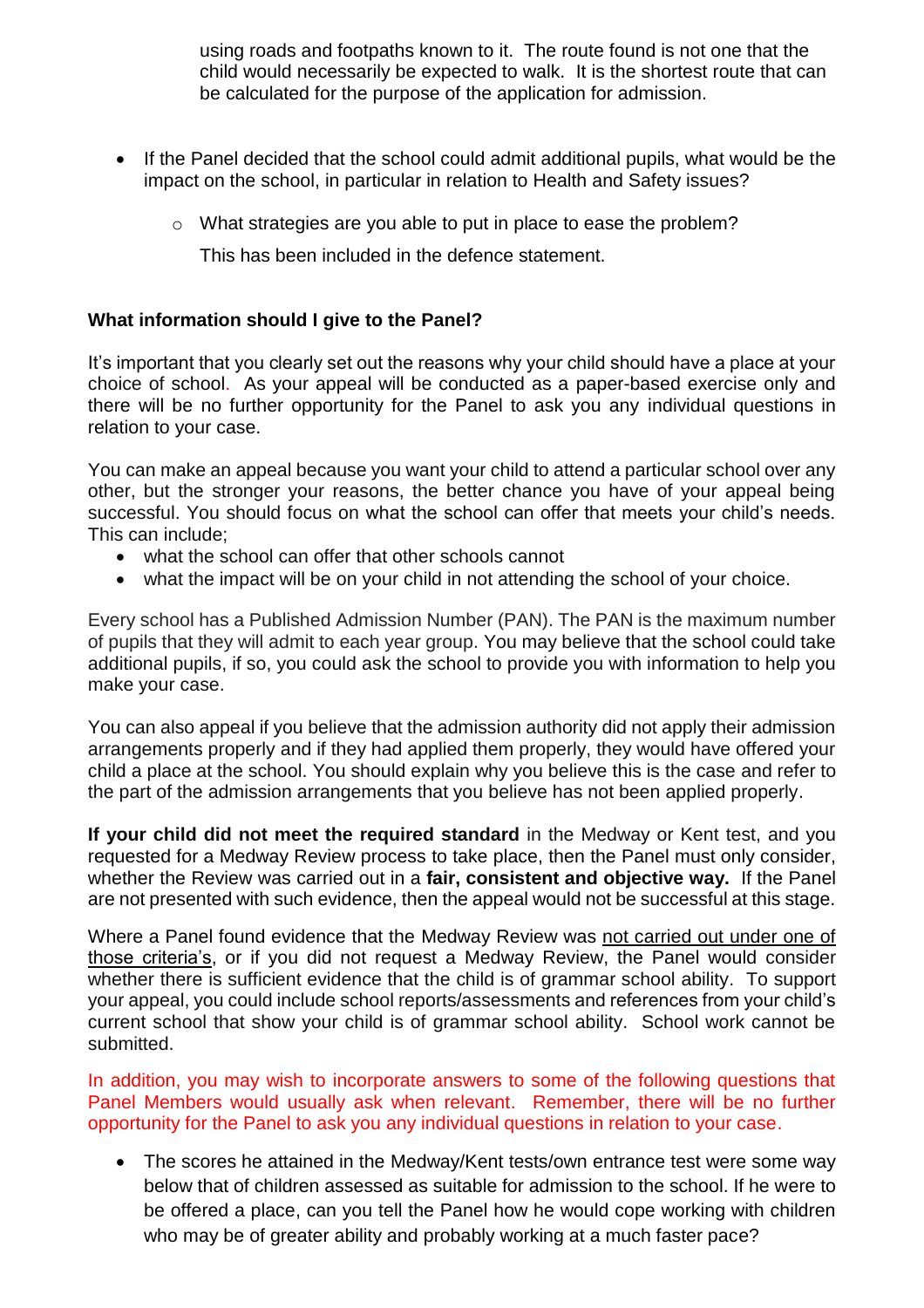- Did he have any additional tuition to help them with the tests?
- What support did the school provide in preparation for the tests?
- Please explain why you think your child did not meet the required standard in the paper where they scored lower than the required level.
- If you mention a health issue in your appeal, please explain how this affected his education at primary school? Please include a clear chronology of events with dates if possible.
- If English is an additional language? You may wish to address this in your appeal, particularly if it is not the language spoken at home.

If the Panel find sufficient evidence that the child is of grammar school ability, they will move on to the second stage of the appeal to consider and balance the prejudice to both the school and the appellant based upon the school's defence statement. You may therefore wish to also incorporate answers to the following questions in your submission. **(see below)**

**For all appellants.** You may wish to incorporate answers to some of the following questions that Panel Members would usually ask when relevant. Remember, there will be no further opportunity for the Panel to ask you any individual questions in relation to your case.

- Have you visited the school?
- What did you like about the school?
- When you looked round other schools what was it about **this** school that makes you believe it's the right/only school for your child?
- What can the school you want provide for your child that the offered school cannot?
- How will you get your child to the school allocated?
- What's the journey like to the school allocated?
- Are there any health/equality act issues raised in the case?
- What are the problems you will face if he/she does not get a place at the school?
- What support do you have locally?

# **Is there anything that the Panel will not accept?**

Yes. **Examples of school work your child may have undertaken will not be accepted as the Panel will not be able to make a proper judgement about its quality.** The members would have nothing to measure it against and would not know the depth of the work submitted. Also, they would not know whether the work had been carried out unaided.

# **Where do I send my appeal?**

You must submit your appeal directly to the school in the first instance either by email or post. Your appeal form **must not** be sent to your Local Authority.

# **Can I submit additional evidence after the deadline submitting my appeal?**

It is suggested that you provide all of your information at the time of appealing, however if you cannot send all the information and supporting evidence you want to at the time you submit your appeal, it's important you send it at your earliest convenience.

You will be supplied with a copy of all of your case papers at least 10 calendar days in advance of the date when the Panel will meet to decide your appeal. At this time, you will be issued with all documents relating to your appeal, including the individual statement as to why a place was not offered to your child. Within the first 5 calendar days of these papers being issued to you, you will have an opportunity to add any further information. After that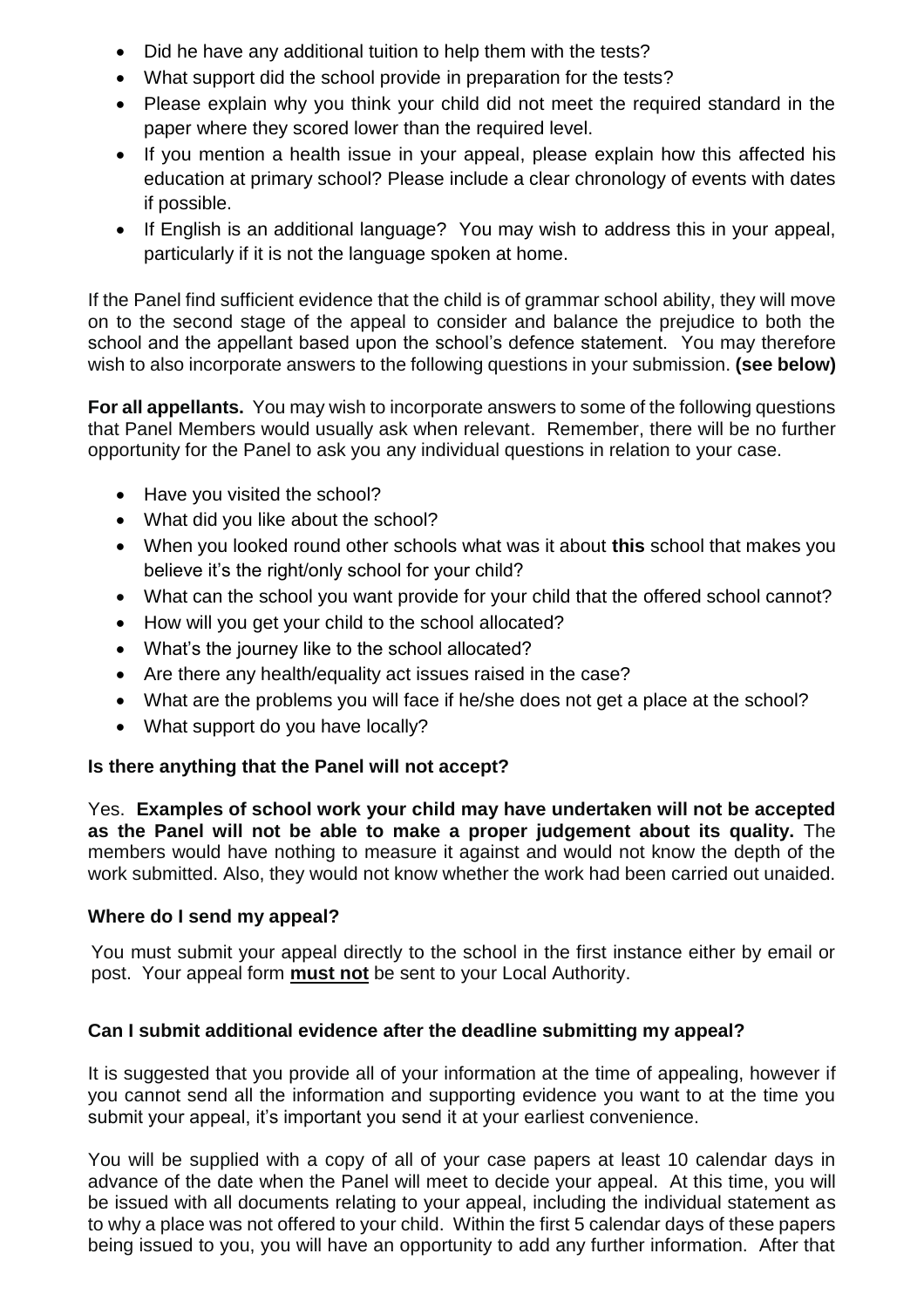time no further addition information can be received as the Panel would require sufficient time to consider your case.

All paperwork will be issued to you electronically via Microsoft Teams and further instructions will be issued to you nearer the time.

### **What happens at an appeal hearing**?

For all appeals, the Panel must decide if the school's admission arrangements were correctly and impartially applied in the individual's case and decides whether "prejudice" would arise were the child to be admitted.

If the child was not offered a place at the school on the grounds of their Medway/Kent Test, then Panel Members must consider the child's academic attainment. If they do not find the adequate academic evidence, the appeal is not successful, and the Panel are not required to move to the second stage.

If a Medway Review was submitted, the Panel would only consider if the Review was carried out in a fair, consistent and objective way. The Panel would only move to the second stage if they found evidence that the Review was not carried out under one of those criteria.

The second stage is for where;

- the child met the required standard in the Medway/Kent Test but was not offered a place because there were other children who more closely met the school's admissions criteria
- or
- the Panel found sufficient evidence of grammar ability in the children who had not met the required standard in the test.

At the second stage, the Panel will consider and balance the prejudice to both the school and the appellant based upon the school's defence statement.

# **Decision Making**

The Panel will then discuss and make a decision to either uphold or dismiss your appeal. They will weigh up your case for wanting your child to attend the school against the school's arguments for not being able to admit another child. The Panel will uphold your appeal if it finds that the negative impact on your child of not attending your preferred school outweighs the case put forward by the school's case as to why it cannot admit any more pupils.

#### **When will I be told if my appeal has been successful?**

You will receive notice of the outcome electronically via Microsoft Teams.

The Clerk will normally provide this link to you within 7 calendar days to notify you of the Panel's decision. If the Panel is hearing a large number of appeals, this will be 7 calendar days after the last appeal is considered.

The decision of the Appeal Panel is binding and only the courts, by way of a judicial review, can overturn a decision.

If the Panel upholds your appeal the School must admit your child.

If the Panel does not uphold your appeal you still have a number of options you may wish to consider.

#### **If the panel does not uphold my appeal what else can I do?**